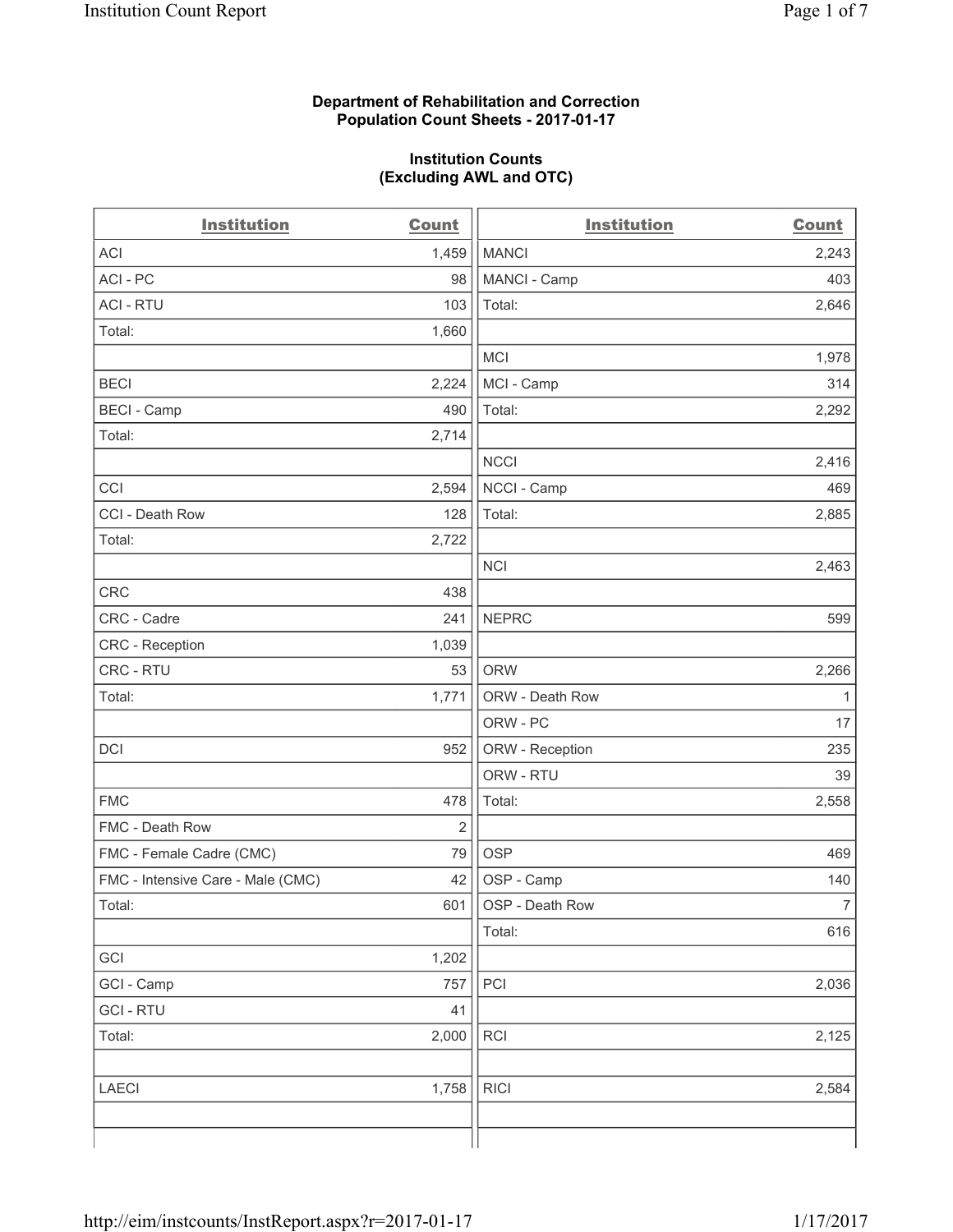| LECI                     | 2,071 | SCI              |                          | 2,028  |
|--------------------------|-------|------------------|--------------------------|--------|
| LECI - Camp              | 184   |                  |                          |        |
| Total:                   | 2,255 | SOCF             |                          | 1,175  |
|                          |       | SOCF - RTU       |                          | 59     |
| LOCI                     | 2,262 | Total:           |                          | 1,234  |
|                          |       |                  |                          |        |
| <b>LORCI</b>             | 243   | $\mathsf{TCI}$   |                          | 1,089  |
| LORCI - Cadre            | 161   | TCI - Camp       |                          | 438    |
| <b>LORCI - Reception</b> | 1,061 | Total:           |                          | 1,527  |
| Total:                   | 1,465 |                  |                          |        |
|                          |       | <b>TOCI</b>      |                          | 1,029  |
| <b>MACI</b>              | 1,065 | <b>TOCI - PC</b> |                          | 99     |
| MACI - Minimum           | 1,265 | Total:           |                          | 1,128  |
| Total:                   | 2,330 |                  |                          |        |
|                          |       | <b>WCI</b>       |                          | 1,151  |
|                          |       | WCI - RTU        |                          | 84     |
|                          |       | Total:           |                          | 1,235  |
|                          |       |                  |                          |        |
|                          |       |                  | <b>Total Population:</b> | 50,446 |

\* The Total Population includes 30 Offenders with Reason Codes 30 & 31. \*\* The Total Population includes 39 Offenders with Reason Code 0A.

| (Include AWL and Exclude OTC) |            |             |            |               |              |
|-------------------------------|------------|-------------|------------|---------------|--------------|
| <b>Security Level</b>         |            | <b>Body</b> | <b>AWL</b> | <u>(-OTC)</u> | <b>Total</b> |
| Total Level 5                 |            | 105         | 3          |               | 107          |
| <b>Total Level 4</b>          |            | 1,958       | 26         | 24            | 1,960        |
| <b>Total Level 3</b>          |            | 11,934      | 139        | 106           | 11,967       |
| Total Level 2                 |            | 16,221      | 221        | 145           | 16,297       |
| Total Level 1                 |            | 15,803      | 159        | 68            | 15,894       |
| <b>Total Death Row</b>        |            | 138         | 1          | 0             | 139          |
|                               | Total Male | 46,159      | 549        | 344           | 46,364       |

# **Male Population by Security Level (Include AWL and Exclude OTC)**

# **Female Population by Institution (Include AWL and Exclude OTC)**

| <b>Institution</b>       | <b>Body</b> | <b>AWL</b> | $(-OTC)$ | <b>Total</b> |
|--------------------------|-------------|------------|----------|--------------|
| <b>DCI</b>               | 952         | 8          | 6        | 954          |
| <b>FMC</b>               | 22          |            |          | 24           |
| FMC - Female Cadre (CMC) | 79          |            |          | 79           |
| <b>NEPRC</b>             | 599         | 19         | 12       | 606          |
| <b>ORW</b>               | 2,266       | 44         | 25       | 2,285        |
|                          |             |            |          |              |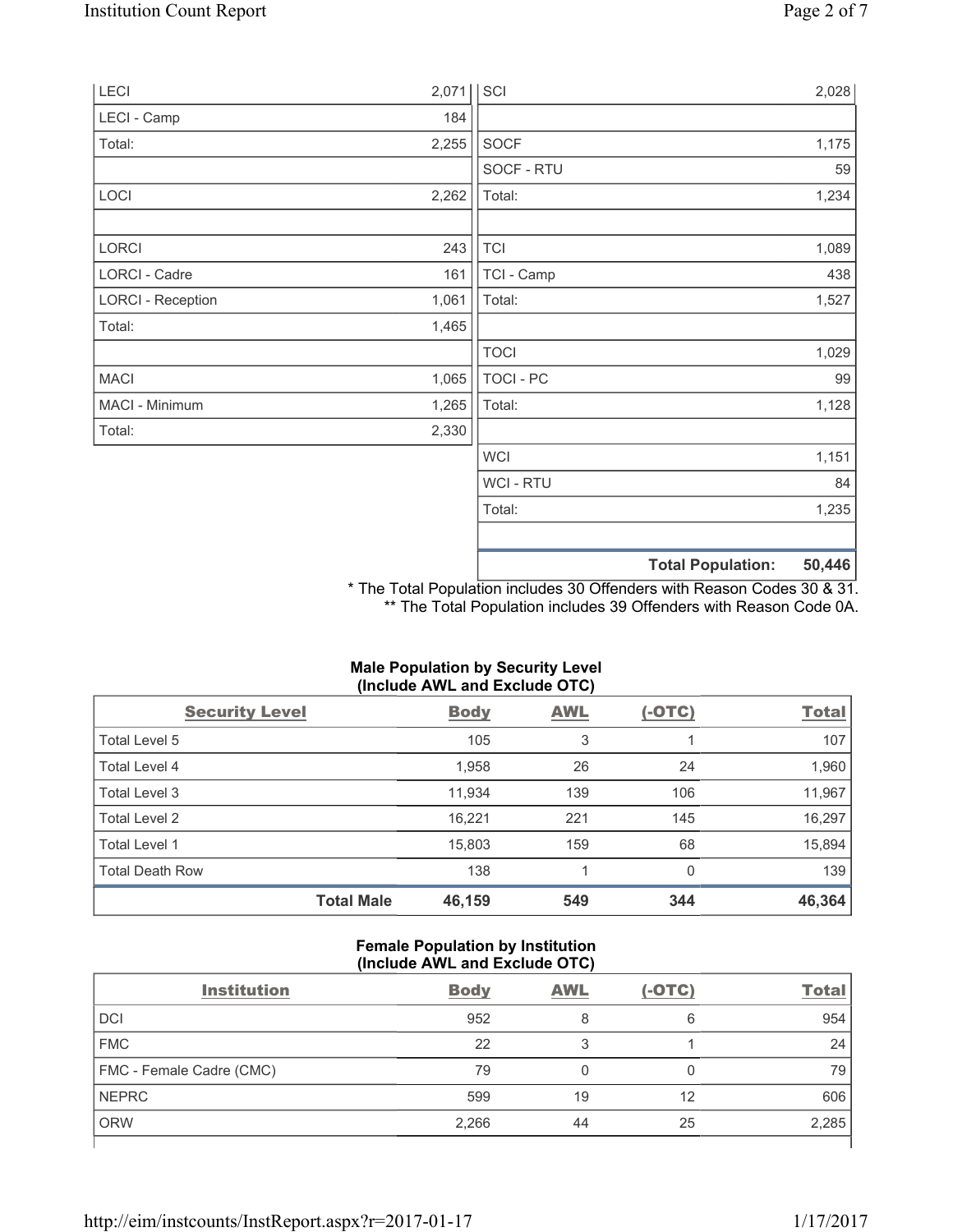| <b>ORW</b> - Death Row |                          |        | 0   |     |        |
|------------------------|--------------------------|--------|-----|-----|--------|
| ORW - PC               |                          | 17     | 0   |     |        |
| ORW - Reception        |                          | 235    |     |     | 235    |
| ORW - RTU              |                          | 39     |     |     | 39     |
|                        | <b>Total Female</b>      | 4,210  | 74  | 44  | 4,240  |
|                        | <b>Total Population:</b> | 50,369 | 623 | 388 | 50,604 |

#### **Male Population by Institution: Security Level 5 (Include AWL and Exclude OTC)**

|             | <b>Institution</b>   | <b>Body</b> | <b>AWL</b> | $(-OTC)$ | <b>Total</b> |
|-------------|----------------------|-------------|------------|----------|--------------|
| <b>OSP</b>  |                      | 100         |            |          | 100          |
| <b>SOCF</b> |                      |             |            |          |              |
| SOCF - RTU  |                      |             |            |          |              |
| <b>TCI</b>  |                      |             |            |          |              |
| <b>TOCI</b> |                      |             |            |          |              |
|             | <b>Total Level 5</b> | 105         |            |          | 107          |

## **Male Population by Institution: Security Level 4 (Include AWL and Exclude OTC)**

| <b>Institution</b>       | <b>Body</b>      | <b>AWL</b>          | $(-OTC)$            | <b>Total</b>     |
|--------------------------|------------------|---------------------|---------------------|------------------|
| ACI                      | 5                | $\mathsf 0$         | 0                   | 5                |
| CCI                      | 5                | $\mathbf 0$         | $\mathsf 0$         | $\sqrt{5}$       |
| CRC                      | $\boldsymbol{9}$ | $\mathsf{O}\xspace$ | 0                   | $\boldsymbol{9}$ |
| CRC - Reception          | 5                | $\mathbf 0$         | 0                   | $\,$ 5 $\,$      |
| LECI                     | 12               | $\mathbf 0$         | 0                   | 12               |
| LORCI                    | $9\,$            | $\mathbf{1}$        | 1                   | $\boldsymbol{9}$ |
| <b>LORCI - Reception</b> | $\overline{2}$   | $\mathbf 0$         | 0                   | $\overline{2}$   |
| <b>MACI</b>              | 29               | $\mathsf{O}\xspace$ | $\mathsf{O}\xspace$ | 29               |
| <b>MANCI</b>             | 29               | 1                   | 1                   | 29               |
| <b>NCCI</b>              | $\overline{4}$   | $\mathbf 0$         | $\mathsf 0$         | $\overline{4}$   |
| <b>OSP</b>               | 368              | $\overline{2}$      | $\overline{2}$      | 368              |
| RCI                      | 21               | $\mathbf 0$         | $\mathsf{O}\xspace$ | 21               |
| <b>RICI</b>              | $\overline{7}$   | $\mathbf 0$         | $\mathbf 0$         | $\overline{7}$   |
| SCI                      | $\overline{2}$   | $\mathbf 0$         | $\mathbf 0$         | $\overline{2}$   |
| <b>SOCF</b>              | 1,169            | 18                  | 18                  | 1,169            |
| SOCF - RTU               | 53               | $\mathsf{O}\xspace$ | $\mathbf 0$         | 53               |
| <b>TCI</b>               | 1                | $\mathbf 0$         | $\mathsf 0$         | $\mathbf{1}$     |
| <b>TOCI</b>              | 194              | $\overline{4}$      | $\overline{2}$      | 196              |
| TOCI - PC                | 18               | 0                   | 0                   | 18               |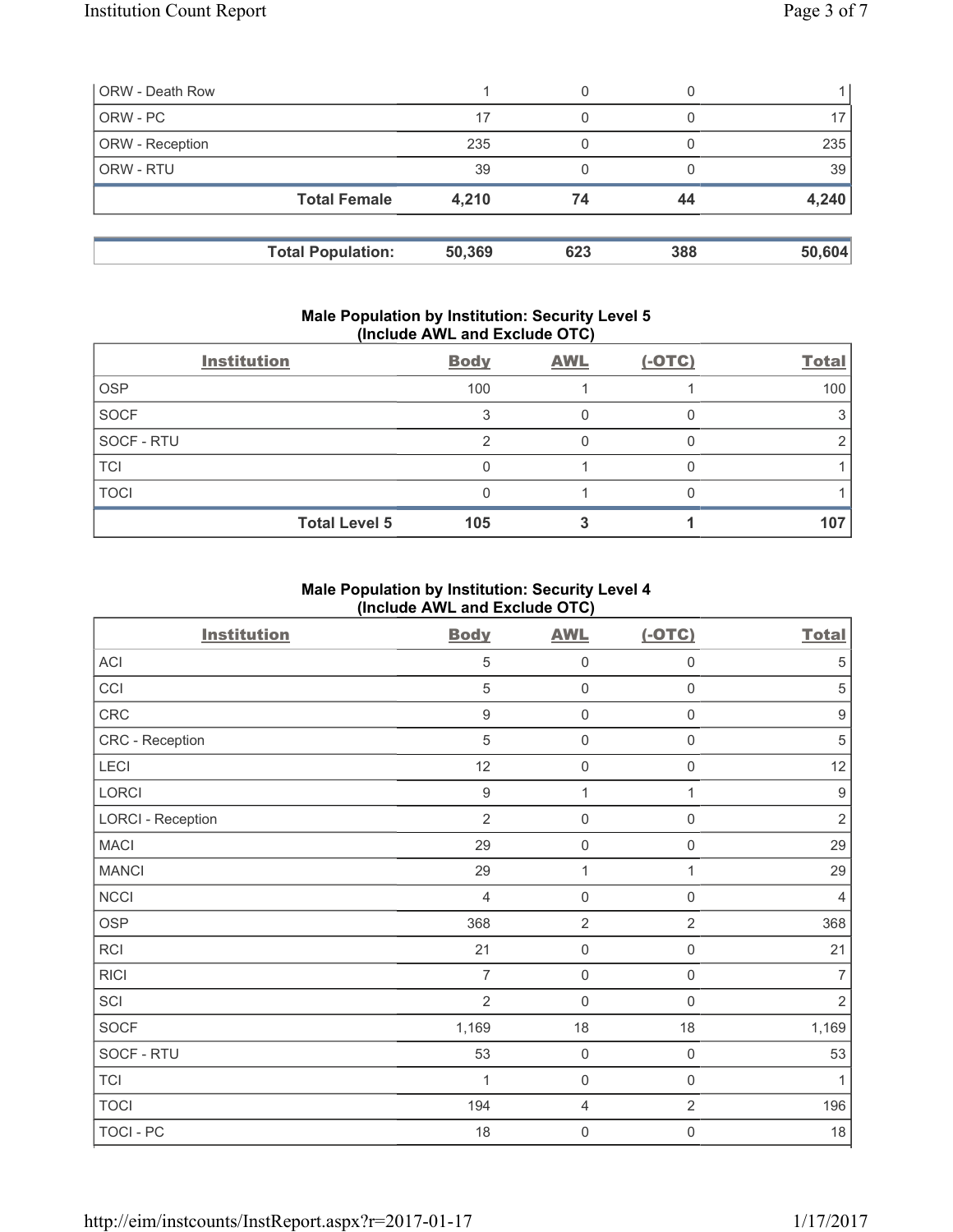| <b>WCI</b> |                      | ، υ  |    |     | $\sim$<br>. U |
|------------|----------------------|------|----|-----|---------------|
|            | <b>Total Level 4</b> | ,958 | ΔQ | - - | .960          |

| <b>Institution</b>                | <b>Body</b>      | <b>AWL</b>          | $(-OTC)$                  | <b>Total</b>              |
|-----------------------------------|------------------|---------------------|---------------------------|---------------------------|
| ACI                               | 23               | $\mathsf 0$         | $\mathsf 0$               | 23                        |
| <b>BECI</b>                       | $\,6\,$          | $\mathsf 0$         | $\mathsf{O}\xspace$       | 6                         |
| CCI                               | $\mathbf 1$      | $\mathsf{O}\xspace$ | $\mathsf 0$               | $\mathbf{1}$              |
| CRC                               | 95               | $\,6$               | $\ensuremath{\mathsf{3}}$ | 98                        |
| CRC - Cadre                       | 149              | $\mathsf{O}\xspace$ | $\mathsf 0$               | 149                       |
| CRC - Reception                   | 678              | 11                  | $\overline{7}$            | 682                       |
| CRC - RTU                         | 52               | $\mathsf{O}\xspace$ | $\mathsf 0$               | 52                        |
| CRC - Youth                       | $\mathbf 0$      | $\mathbf{1}$        | $\mathbf{1}$              | $\mathbf 0$               |
| ${\sf FMC}$                       | $\,6\,$          | $\mathsf{O}\xspace$ | $\mathsf 0$               | $\,6\,$                   |
| FMC - Intensive Care - Male (CMC) | $\overline{2}$   | $\mathsf{O}\xspace$ | $\mathsf 0$               | $\sqrt{2}$                |
| GCI                               | $\mathbf{1}$     | $\mathsf 0$         | $\mathsf 0$               | 1                         |
| <b>LAECI</b>                      | $\overline{7}$   | 0                   | $\mathsf 0$               | $\overline{7}$            |
| <b>LECI</b>                       | 1,979            | 8                   | $\overline{4}$            | 1,983                     |
| LORCI                             | 66               | 38                  | 32                        | 72                        |
| LORCI - Cadre                     | 96               | $\mathsf 0$         | $\mathsf{O}\xspace$       | 96                        |
| <b>LORCI - Reception</b>          | 718              | $\mathbf{1}$        | $\mathbf{1}$              | 718                       |
| <b>MACI</b>                       | 975              | 8                   | $\overline{4}$            | 979                       |
| <b>MANCI</b>                      | 2,165            | 22                  | 22                        | 2,165                     |
| MCI                               | $\sqrt{2}$       | $\mathsf 0$         | $\mathsf{O}\xspace$       | $\sqrt{2}$                |
| <b>NCCI</b>                       | $\mathsf 3$      | $\mathbf{1}$        | $\mathbf{1}$              | $\ensuremath{\mathsf{3}}$ |
| <b>NCI</b>                        | $\boldsymbol{9}$ | 0                   | $\mathsf 0$               | $\boldsymbol{9}$          |
| PCI                               | 36               | $\mathbf{1}$        | $\mathsf 0$               | 37                        |
| RCI                               | 1,872            | 22                  | 15                        | 1,879                     |
| SCI                               | 15               | $\mathsf 0$         | $\mathsf 0$               | 15                        |
| <b>SOCF</b>                       | $\overline{2}$   | $\mathsf{O}\xspace$ | $\mathsf 0$               | $\sqrt{2}$                |
| SOCF - RTU                        | 4                | 0                   | 0                         | $\overline{4}$            |
| <b>TCI</b>                        | 1,024            | $10$                | $\,6\,$                   | 1,028                     |
| TCI - Camp                        | $\mathbf{1}$     | $\mathsf 0$         | $\mathsf{O}\xspace$       | $\mathbf{1}$              |
| <b>TOCI</b>                       | 687              | $\,$ 5 $\,$         | $\,$ 5 $\,$               | 687                       |
| <b>TOCI - PC</b>                  | 81               | $\mathsf{O}\xspace$ | $\mathsf 0$               | 81                        |
| <b>WCI</b>                        | 1,100            | $\,$ 5 $\,$         | 5                         | 1,100                     |
| <b>WCI - RTU</b>                  | 79               | $\mathsf{O}\xspace$ | $\mathsf 0$               | 79                        |
| <b>Total Level 3</b>              | 11,934           | 139                 | 106                       | 11,967                    |

# **Male Population by Institution: Security Level 3 (Include AWL and Exclude OTC)**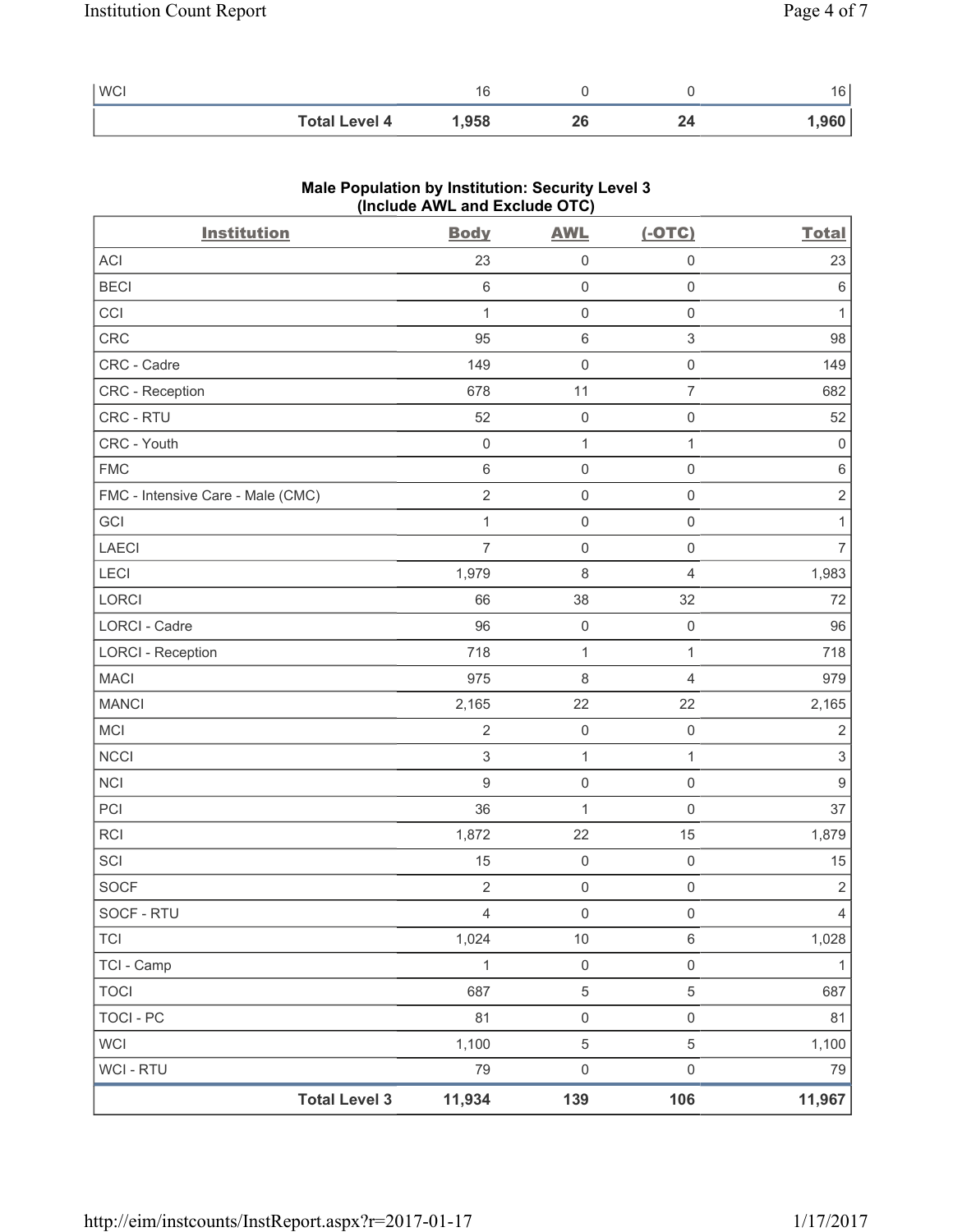| <b>Institution</b>                | <b>Body</b>               | <b>AWL</b>          | $(-OTC)$                  | <b>Total</b>              |
|-----------------------------------|---------------------------|---------------------|---------------------------|---------------------------|
| <b>ACI</b>                        | 743                       | 4                   | $\ensuremath{\mathsf{3}}$ | 744                       |
| ACI - PC                          | 96                        | $\mathsf 0$         | $\mathsf{O}\xspace$       | 96                        |
| <b>ACI - RTU</b>                  | 72                        | $\mathbf 0$         | $\mathsf 0$               | 72                        |
| <b>BECI</b>                       | 1,407                     | 27                  | 13                        | 1,421                     |
| CCI                               | 1,832                     | 14                  | $\,8\,$                   | 1,838                     |
| CRC                               | 176                       | $\sqrt{2}$          | $\mathbf{1}$              | 177                       |
| CRC - Cadre                       | 92                        | $\pmb{0}$           | $\mathsf 0$               | 92                        |
| CRC - Reception                   | 237                       | $\mathbf 5$         | $\overline{4}$            | 238                       |
| <b>FMC</b>                        | 5                         | $\mathbf 1$         | $\mathsf{O}\xspace$       | 6                         |
| FMC - Intensive Care - Male (CMC) | 19                        | $\mathsf{O}\xspace$ | $\mathsf{O}\xspace$       | 19                        |
| GCI                               | 647                       | 6                   | $\ensuremath{\mathsf{3}}$ | 650                       |
| <b>GCI-RTU</b>                    | 30                        | $\mathbf 0$         | $\mathsf{O}\xspace$       | 30                        |
| <b>LAECI</b>                      | 1,111                     | 16                  | 14                        | 1,113                     |
| LECI                              | 66                        | $\mathsf{O}\xspace$ | $\mathsf{O}\xspace$       | 66                        |
| LECI - Camp                       | 1                         | $\mathsf{O}\xspace$ | $\mathsf 0$               | $\mathbf{1}$              |
| LOCI                              | 1,244                     | 9                   | $\overline{7}$            | 1,246                     |
| LORCI                             | 132                       | 30                  | 26                        | 136                       |
| LORCI - Cadre                     | 57                        | $\mathsf{O}\xspace$ | $\mathsf 0$               | 57                        |
| <b>LORCI - Reception</b>          | 235                       | $\sqrt{2}$          | $\overline{2}$            | 235                       |
| <b>MACI</b>                       | 61                        | $\mathsf 0$         | $\mathsf{O}\xspace$       | 61                        |
| <b>MANCI</b>                      | 25                        | $\mathbf{1}$        | $\mathbf{1}$              | 25                        |
| <b>MCI</b>                        | 1,478                     | 22                  | 12                        | 1,488                     |
| MCI - Camp                        | 1                         | $\boldsymbol{0}$    | $\mathsf 0$               | 1                         |
| <b>NCCI</b>                       | 1,448                     | 14                  | $\mathsf g$               | 1,453                     |
| <b>NCI</b>                        | 1,681                     | 23                  | 15                        | 1,689                     |
| $\mathsf{PCI}$                    | 669                       | $16$                | $\,8\,$                   | 677                       |
| RCI                               | 232                       | $\mathsf{O}\xspace$ | $\mathsf 0$               | 232                       |
| <b>RICI</b>                       | 1,517                     | 15                  | $\,8\,$                   | 1,524                     |
| SCI                               | 844                       | 14                  | 11                        | 847                       |
| <b>TCI</b>                        | 17                        | $\mathsf{O}\xspace$ | $\mathsf{O}\xspace$       | 17                        |
| <b>TOCI</b>                       | $\boldsymbol{9}$          | $\mathsf{O}\xspace$ | $\mathsf 0$               | $\boldsymbol{9}$          |
| WCI                               | 34                        | $\mathsf 0$         | $\mathsf 0$               | 34                        |
| WCI - RTU                         | $\ensuremath{\mathsf{3}}$ | $\pmb{0}$           | $\mathsf{O}\xspace$       | $\ensuremath{\mathsf{3}}$ |
| <b>Total Level 2</b>              | 16,221                    | 221                 | 145                       | 16,297                    |

## **Male Population by Institution: Security Level 2 (Include AWL and Exclude OTC)**

### **Male Population by Institution: Security Level 1 (Include AWL and Exclude OTC)**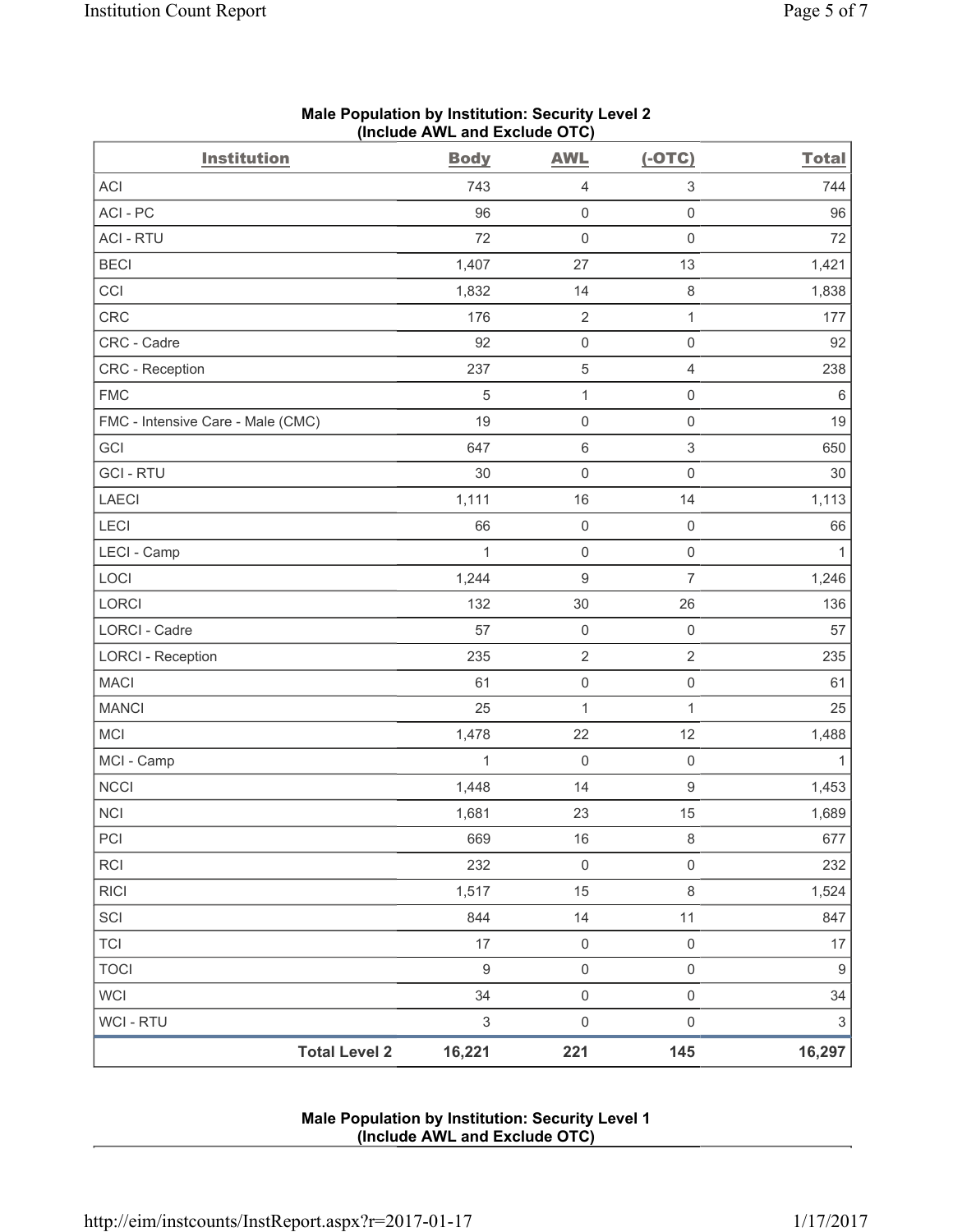| <b>Institution</b>                | <b>Body</b>    | <b>AWL</b>                | $(-OTC)$            | <b>Total</b>   |
|-----------------------------------|----------------|---------------------------|---------------------|----------------|
| <b>ACI</b>                        | 688            | $\sqrt{2}$                | $\sqrt{2}$          | 688            |
| ACI-PC                            | $\overline{2}$ | $\mathsf{O}\xspace$       | $\mathsf{O}\xspace$ | $\overline{2}$ |
| <b>ACI - RTU</b>                  | 31             | $\mathbf{1}$              | 1                   | 31             |
| <b>BECI</b>                       | 811            | 13                        | 5                   | 819            |
| <b>BECI</b> - Camp                | 490            | $\boldsymbol{0}$          | $\mathsf 0$         | 490            |
| CCI                               | 756            | $\ensuremath{\mathsf{3}}$ | $\sqrt{2}$          | 757            |
| <b>CRC</b>                        | 93             | $\mathbf 1$               | $\mathbf{1}$        | 93             |
| CRC - Reception                   | 113            | $\sqrt{2}$                | $\mathbf{1}$        | 114            |
| CRC - RTU                         | 1              | $\mathsf{O}\xspace$       | $\mathsf 0$         | 1              |
| <b>FMC</b>                        | 444            | $\overline{\mathbf{4}}$   | $\mathsf{O}\xspace$ | 448            |
| FMC - Intensive Care - Male (CMC) | 21             | 0                         | $\mathsf 0$         | 21             |
| GCI                               | 554            | 16                        | 5                   | 565            |
| GCI - Camp                        | 757            | $\sqrt{2}$                | $\mathsf{O}\xspace$ | 759            |
| <b>GCI-RTU</b>                    | 11             | $\mathsf 0$               | $\mathsf 0$         | 11             |
| <b>LAECI</b>                      | 640            | 8                         | $\overline{2}$      | 646            |
| LECI                              | 14             | $\mathbf 1$               | $\mathbf{1}$        | 14             |
| LECI - Camp                       | 183            | $\mathsf 0$               | 0                   | 183            |
| LOCI                              | 1,018          | $\sqrt{2}$                | $\mathbf{1}$        | 1,019          |
| <b>LORCI</b>                      | 35             | $\overline{7}$            | $\overline{7}$      | 35             |
| LORCI - Cadre                     | 8              | $\boldsymbol{0}$          | $\mathsf{O}\xspace$ | 8              |
| <b>LORCI - Reception</b>          | 106            | $\mathbf 1$               | $\mathbf{1}$        | 106            |
| MACI - Minimum                    | 1,265          | 4                         | 1                   | 1,268          |
| <b>MANCI</b>                      | 24             | $\boldsymbol{7}$          | $\sqrt{2}$          | 29             |
| MANCI - Camp                      | 403            | 1                         | 1                   | 403            |
| <b>MCI</b>                        | 497            | 13                        | 5                   | 505            |
| MCI - Camp                        | 313            | $\mathbf{1}$              | $\mathsf 0$         | 314            |
| <b>NCCI</b>                       | 961            | 8                         | $\overline{4}$      | 965            |
| NCCI - Camp                       | 469            | $\mathsf{O}\xspace$       | $\mathsf{O}\xspace$ | 469            |
| <b>NCI</b>                        | 772            | $\mathbf 5$               | $\overline{2}$      | 775            |
| <b>OSP</b>                        | 1              | $\sqrt{2}$                | $\overline{2}$      | 1              |
| OSP - Camp                        | 140            | $\mathbf{1}$              | $\mathbf{1}$        | 140            |
| PCI                               | 1,331          | 20                        | $\,6\,$             | 1,345          |
| <b>RICI</b>                       | 1,060          | 14                        | $\overline{7}$      | 1,067          |
| SCI                               | 1,166          | 12                        | $\overline{4}$      | 1,174          |
| <b>TCI</b>                        | 47             | $\,6\,$                   | 3                   | 50             |
| TCI - Camp                        | 437            | $\mathbf 1$               | 1                   | 437            |
| <b>TOCI</b>                       | 139            | $\mathbf 1$               | $\mathsf{O}\xspace$ | 140            |
| WCI - RTU                         | $\sqrt{2}$     | $\mathsf{O}\xspace$       | $\mathsf{O}\xspace$ | $\overline{2}$ |
| <b>Total Level 1</b>              | 15,803         | 159                       | 68                  | 15,894         |